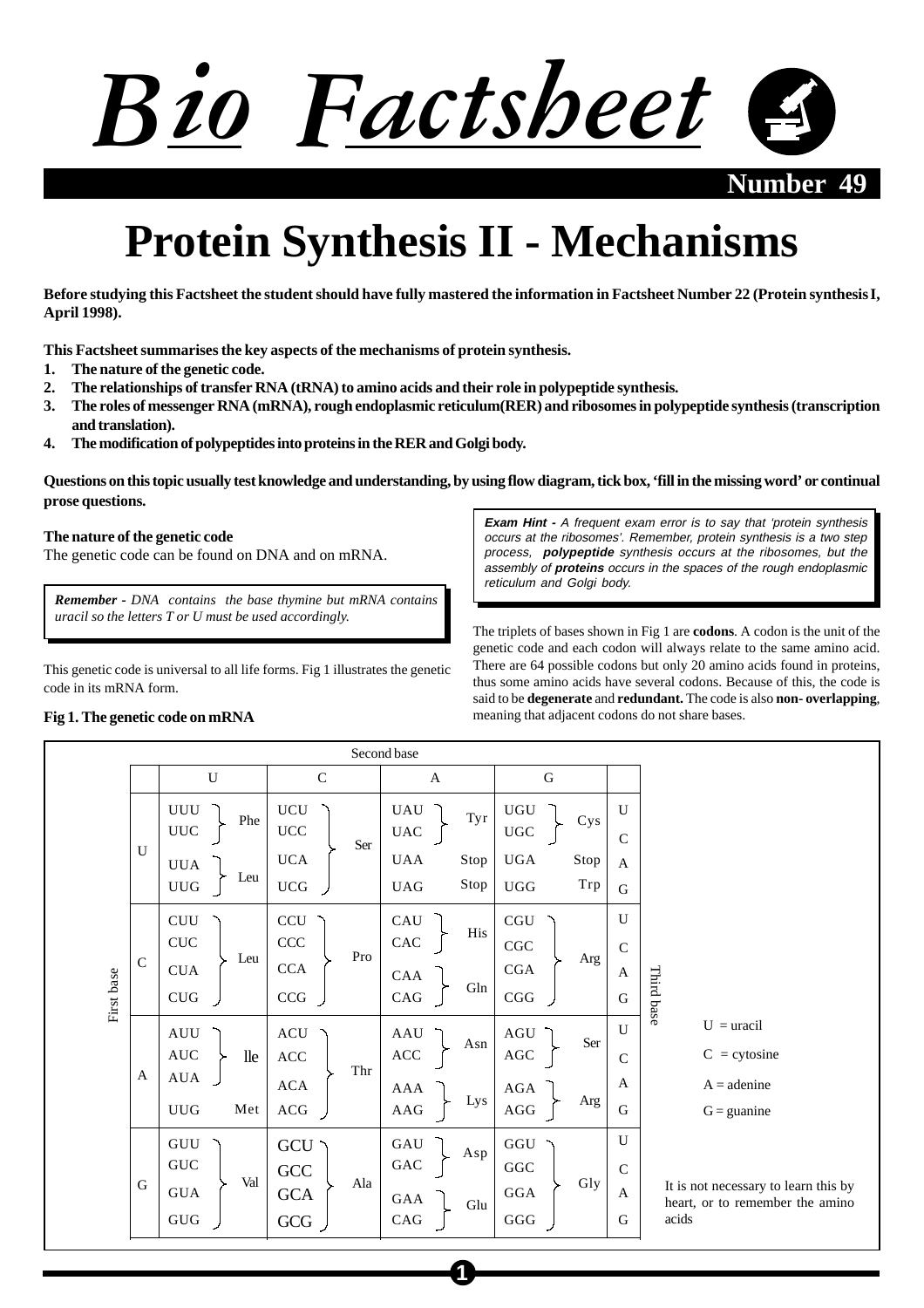A gene is a length of DNA or mRNA which codes for the assembly of a specific **polypeptide**, and so the sequence of codons which make up the gene will determine the sequence in which amino acids are assembled into that polypeptide. This sequence of amino acids is the **primary structure** of the polypeptide. This will govern how the polypeptide folds and cross bonds into its **secondary structure** (alpha-helix or beta-pleated sheet) and **tertiary structure** (globular form) at the ribosomes, and how it will assemble into its **quaternary structure** (the arrangement and joining of polypeptides together) in the rough endoplasmic reticulum and Golgi body.

Three codons mark the end of genes and are responsible for the release of the polypeptides into the spaces of the rough endoplasmic reticulum. They are referred to as **chain termination codons** or **stop** codons. They may also mark the start of the next gene along the DNA or mRNA molecule.

#### **Typical Exam Question**

An interesting task is to imagine that life in another solar system has the same code but that it is overlapping. Compare the polypeptides made from identical base sequences with a non-overlapping code and an overlapping code. One exam board has asked a question on this theme.

#### **tRNA and its roles in polypeptide synthesis**

Transfer RNA is found in the cytoplasm. It is about 80 nucleotides long and is clover leaf in shape (Fig 2). There are 20 types of tRNA molecule, one for each amino acid. One end contains a triplet of exposed nucleotides called the **anticodon**, which is complementary to one of the codons found on the mRNA (Fig 1). The other end of the tRNA molecule has a site for the attachment of a specific amino acid. The amino acid which becomes attached must correspond to the anticodon at the other end, and thus also to the codon on the mRNA.

#### **Fig 2. The structure of tRNA**



*Remember - Transcription is the copying of genentic code from DNA onto mRNA. Translation is the assembly of a polypeptide from the genetic code on the mRNA.*

Each molecule of tRNA thus picks up its own amino acid, and by matching its anticodon to the complementary codon on the mRNA the amino acids can be assembled into the correct sequence.

*Remember - complementary bases will join by hydrogen bonding, A to U or A to T and C to G. This is essential knowledge to work out some exam answers.*

Before amino acids can join with tRNA they have to be activated using ATP as an energy source. The activation and combination with tRNA occurs in the cytoplasm. Thus protein synthesis is an **anabolic** or energy requiring process.

# **The roles of mRNA and ribosomes in polypeptide synthesis**

The genetic code on the DNA is passed onto mRNA by a process of **transcription**. In this process the DNA helix unwinds for the part of its length which contains the genes to be copied, and one of its strands (called the coding strand) acts as a template for the synthesis of a complementary single strand or mRNA. The enzyme **RNA polymerase** catalyses the process**.**

The process of transcription is shown in Fig 3. The mRNA is synthesised from free complementary nucleotides in the surrounding nuclear sap.

#### **Fig 3. Transcription of mRNA from DNA**



After transcription the DNA returns to its double stranded form and the new mRNA passes through the pores in the nuclear membrane into the cytoplasm to become associated with the ribosomes that are fixed on the rough endoplasmic reticulum. Fig 4 shows the association between mRNA and ribosomes.

#### **Fig 4. Ribosomes and mRNA**



The process of **translation** can now take place. This is the synthesis of a specific polypeptide by the ribosomes using the genetic code on the mRNA to assemble the amino acids in the correct sequence.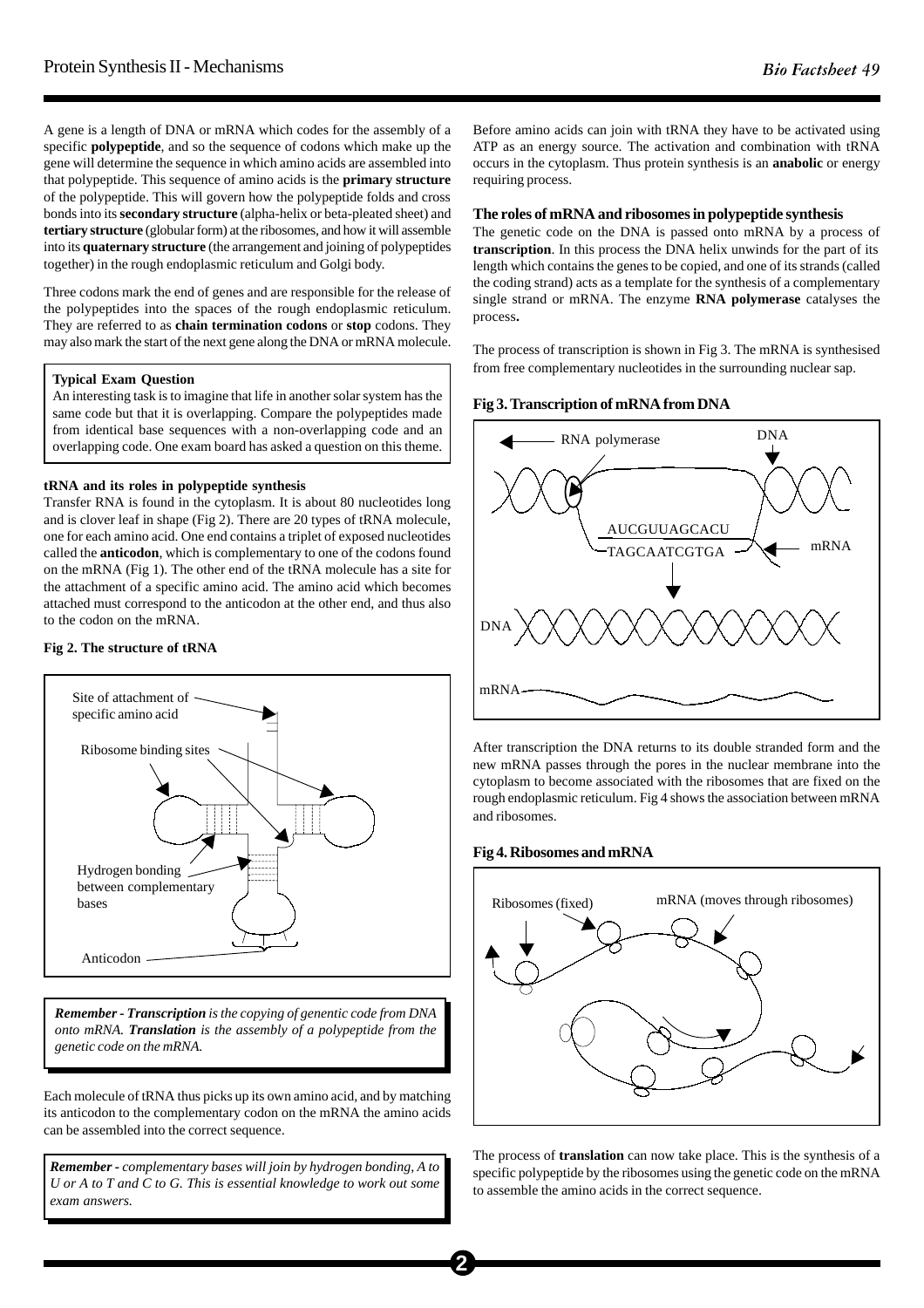In the first step of translation codon 1 of the first gene is covered by the ribosome. This enables the complementary tRNA to attach to the codon with its anticodon, by hydrogen bonding and so the first specific amino acid is brought into place (Fig 5).

# **Fig 5. Translation Step 1**



In the second step of translation the mRNA moves so that codon 2 of the gene is covered by the ribosome. This enables the second tRNA molecule to attach to the second codon by an anticodon-codon link and so the second specific amino acid is carried into place. The enzyme **peptide synthetase** in the ribosome catalyses the condensation reaction to form a **peptide bond** to join the first and second amino acids into a dipeptide. The first tRNA molecule is then released back to the cytoplasm for reuse (Fig 6).

#### **Fig 6. Translation Step 2**



Similar steps are repeated as each successive codon of the gene is covered by the ribosome, and so a polypeptide is assembled, the amino acid sequence of which is related to the codon sequence of the gene. At the end of the gene is a chain termination (stop) codon. When this is covered by the ribosome there is no complementary tRNA to join the codon and so the synthesised polypeptide is released into the spaces of the rough endoplasmic reticulum. The process of translation then proceeds along gene 2 of the mRNA.

*Remember - It is now known that the ribosome covers two codons of the mRNA at a time.Thus two tRNA molecules with their amino acids can be held in place while a peptide bond forms.*

The process of polypeptide synthesis is **amplified** by having the length of mRNA attached to several or many ribosomes at a time so that they can all carry out translation at the same time. Such an assembly of mRNA and ribosomes attached to the rough endoplasmic reticulum is called a **polyribosome**. The same length of mRNA can pass through the same assembly of ribosomes time and time again. The polyribosomes in an activated plasma cell enable the production of around 2000 antibody molecules per cell per second for 4 to 5 days.

(The mRNA and associated ribosomes illustrated in Fig 4. is a polyribosome system).

## **Modification of polypeptides into protein**

The synthesised polypeptides are transferred to the Golgi body in vesicles which bud off from the rough endoplasmic reticulum, migrate through the cytoplasm and fuse with the cisternae (cavities) of the Golgi body. Here (and also in the rough endoplasmic reticulum and its vesicles) the polypeptides couple by hydrogen bonding and sulphur bonding, between amino acid side chain groups, to form proteins. Examples of proteins formed in this way are **lysozyme** and **catalase**.

The Golgi body also allows the assembly of other protein derivatives. For instance, carbohydrates may be joined to proteins to make **glycoproteins** such as mucus, lipids may be joined to proteins to make **lipoproteins,** iron containing haem groups may be joined to proteins to make molecules such as **haemoglobin, myoglobin** and **cytochromes.**

The products of the Golgi body are budded off as Golgi vesicles.They either remain in the cytoplasm as, for example, lysosomes (containing lysozyme) and peroxisomes (containing catalase), or fuse together into secretory granules. These can then fuse with the plasma membrane to secrete their contents out of the cell, for example, antibodies, plasma proteins, digestive system enzymes. This process is called **exocytosis**. The functions of the Golgi body are shown in Fig 7.

# **Fig 7. The functions of the Golgi body**